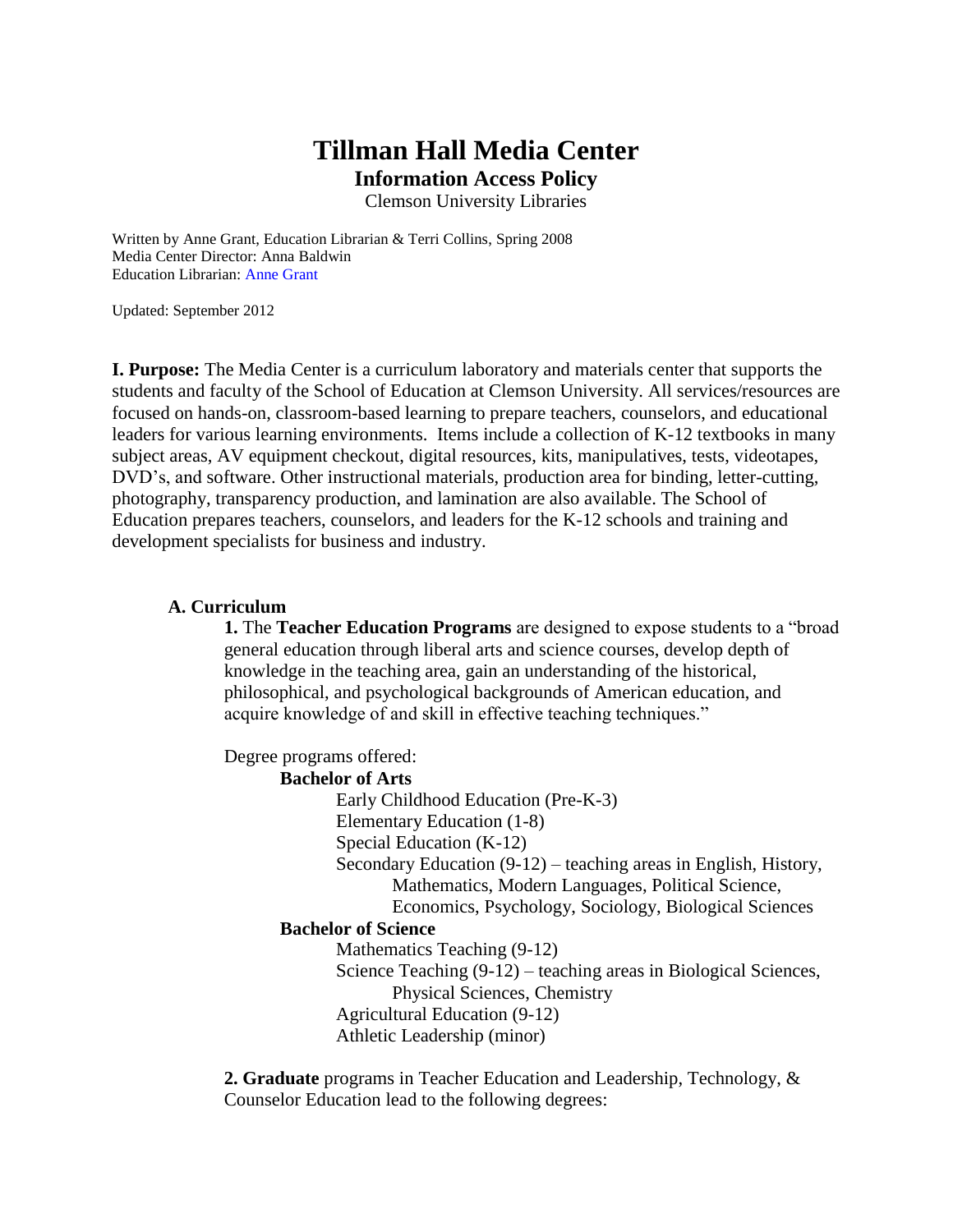#### **Master of Education**

Reading Special Education Clinical and Mental Health Counseling School Counseling Student Affairs Human Resource Development Administration & Supervision Teaching and Learning Early Childhood Education Master of Agricultural Education Educational Specialist: Administration and Supervision Master of Arts in Teaching (MAT) Middle Level Education Secondary Math and Science

#### **Doctor of Philosophy**

Curriculum & Instruction Educational Leadership Engineering and Science Education

### **B. Users**

**1. Primary Users:** Students in the School of Education Undergraduate: 795 Graduate: 650 Faculty: 102 **Total: 1547** (Clemson University Fact Book, Fall 2012)

#### **2. Secondary Users:**

Non-education students, both graduate and undergraduate All teaching faculty & staff Consortium patrons: interlibrary loan borrowers, students from schools with reciprocal borrowing agreements Local schoolteachers Members of the general public with an interest in teaching and education issues.

#### **II. Scope of In-House Collection**

The primary media center collection includes books, videos, audio/video equipment, manipulatives, juvenile books, instruction kits, and a small collection of non-curricular material that supports students pursuing a career in teaching. Materials for the circulating collection will be evaluated and selected by the education faculty via the graduate assistant.

#### **A. Format Guidelines**

Books, videos, software and manipulatives will be the formats collected. Books accompanied by computer disks or CD-ROMs may also be selected.

#### **B. Language Guidelines**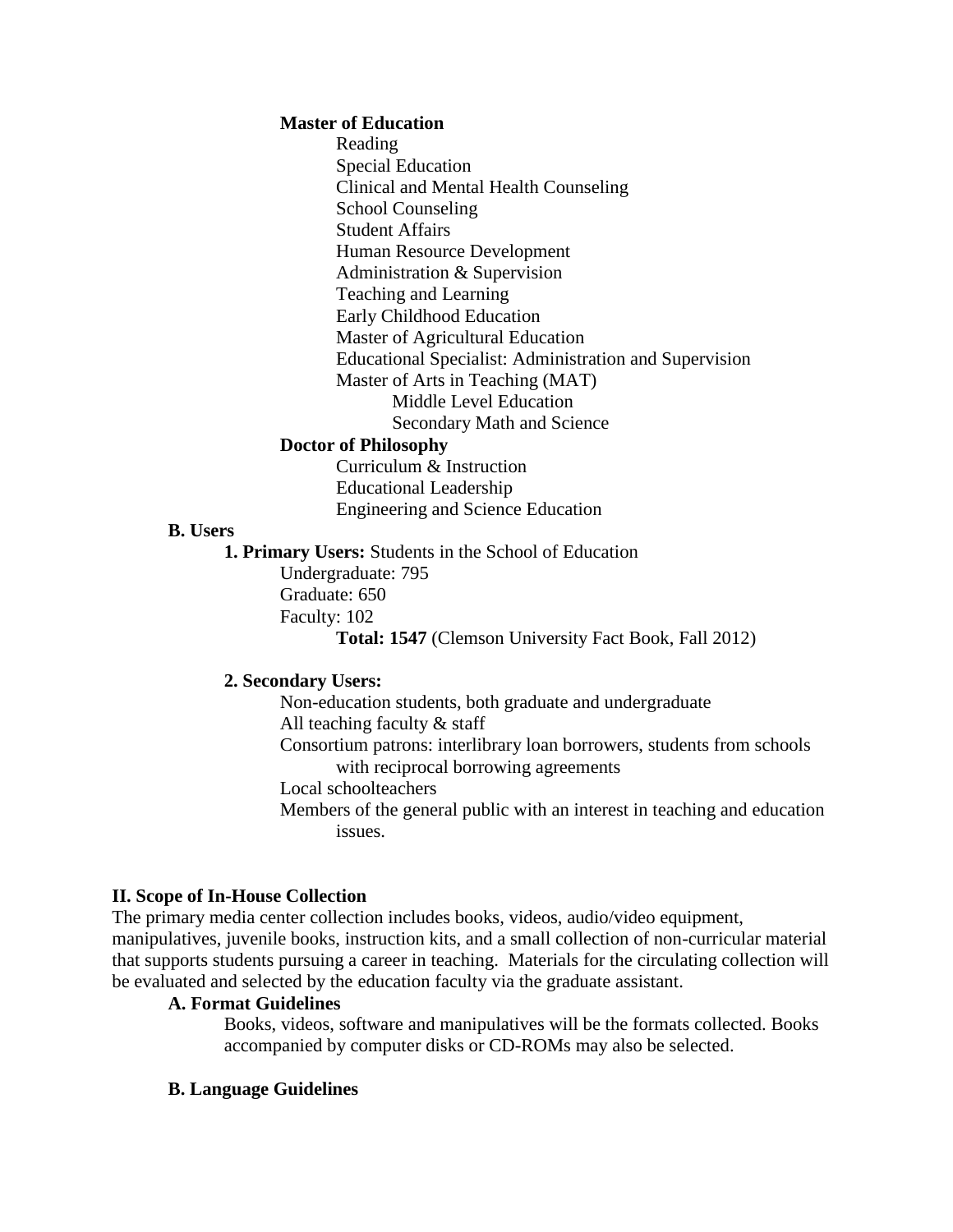English will be the primary language of material selected.

## **C. Geographical Guidelines**

Primary emphasis is on educational methods and approaches used in the United States.

## **D. Chronological Guidelines**

Selection will focus on current, up-to-date information. Important new works about the history of education may be selected.

### **E. Publication Date Guidelines**

The selector will purchase or select gift books published within the past two years. Exceptions may include books requested or donated by faculty members that fit the scope of the collection or books highly recommended in a review source.

## **F. Types of Materials Included in the Collection**

*Curriculum Materials:* Materials such as teacher supplies and curriculum materials to be used during field experiences will be collected.

*Juvenile Books:* K-12 books to support courses in children's literature, reading, and elementary education will be included in the collection.

*Videotapes, DVDs:* Will not make an effort to purchase unless specifically requested by a faculty member.

*Audio-Video Equipment:* The media center will supply video cameras, digital cameras, flip cameras, LCD projectors, tripods, and laptops.

*Instruction Kits:* Manipulatives, games and kits in a variety of subject areas are often donated to the collection.

*Textbooks*: Textbooks that support the K-12 curriculum are the main focus of the collection. Other textbooks may occasionally be purchased or retained if they support the curriculum. South Carolina state review textbooks will also be included in the collection

## **G. Types of Materials Excluded**

The focus of the Media Center is curriculum materials. Research materials as well as curriculum materials will be selected by the Education Reference Librarian and purchased for both the Cooper Library and the Tillman Media Center collections. For more information on the kinds of materials housed in Cooper Library see the Education Collection Development Policy.

All journals (except those that the Media center has a subscription to: Chronicle of Higher Education and Education Week). Other journal subscriptions are available in Cooper Library or via the Libraries webpage.

#### **III. Collection Analysis by Subject**

**A. Library of Congress Subject Headings and Call Number Ranges**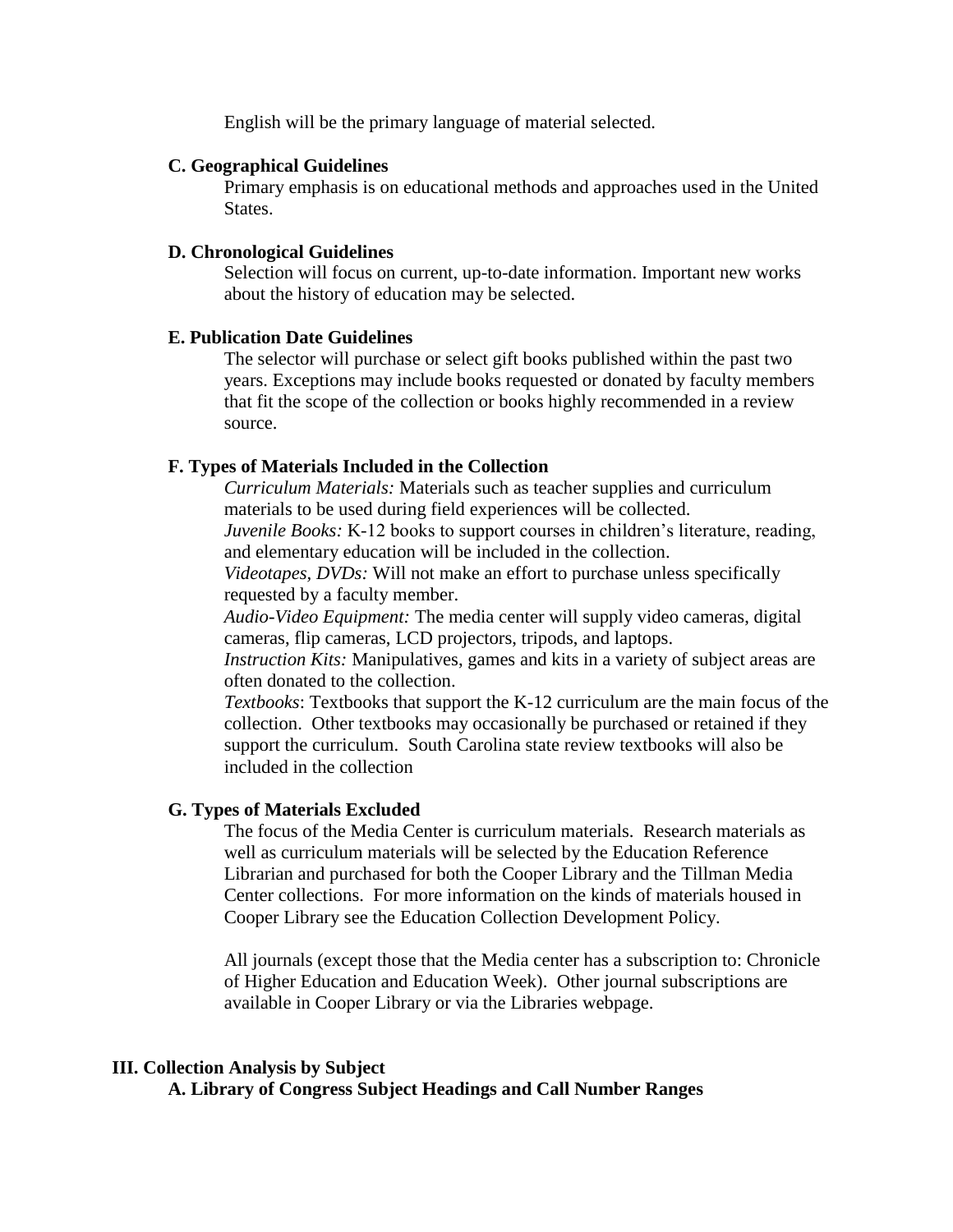#### **Description Call Number**

Education (general) L History of Education LA Theory & Practice of Education LB Special Aspects of Education LC Individual Institutions – United States LD Student Fraternities & Societies – U.S. LJ Athletic Leadership Physical Education & Training GV201-555 Sports, Athletes, Physical Education GV706 Coaching GV711 Sport Law KF3989 Educational Law & Legislation KF4118-4248 Human Resource Development HF5549.5

### **B. Level of Collecting**

Books selected for each program should support the level of the curriculum. For example, books purchased for early childhood education should be at the undergraduate level, since there is no graduate program in this area. Elementary education has both undergraduate and masters-level programs, so books selected should be for both levels. Educational Leadership is only offered at the doctoral level, so books should be advanced-academic research level.

## **IV. Access to Information not On-Site**

## **A. Interlibrary Loan**

The primary access for books and journals not owned or accessible by the Libraries will be Interlibrary Loan. This service is free to Clemson University students, faculty, and staff.

### **B. Document Delivery**

Graduate students and faculty may request items from other libraries and have them delivered directly to the Media Center.

# **C. Commercial Document Suppliers**

Document delivery via commercial document suppliers (such as Ingenta) will be offered free of charge to Clemson University students, faculty or staff if the needed information is not available from interlibrary loan sources.

## **D. Full-text Article Databases**

Many of the article indexes and databases available through the Library's home page include full-text journal and magazine articles. *Expanded Academic* offers selected education journals, *ERIC* and *Education Research Complete* offer a wider selection of Education journals*.*

#### **E. Web Sites**

There are many excellent resources for education research that can be accessed via the Web. Due to the ephemeral nature of many web sites, a list of sites will not be provided in this document. A webpage has been dedicated to the Media Center and may be found on the Clemson Libraries home page.

### **V. Selection Tools**